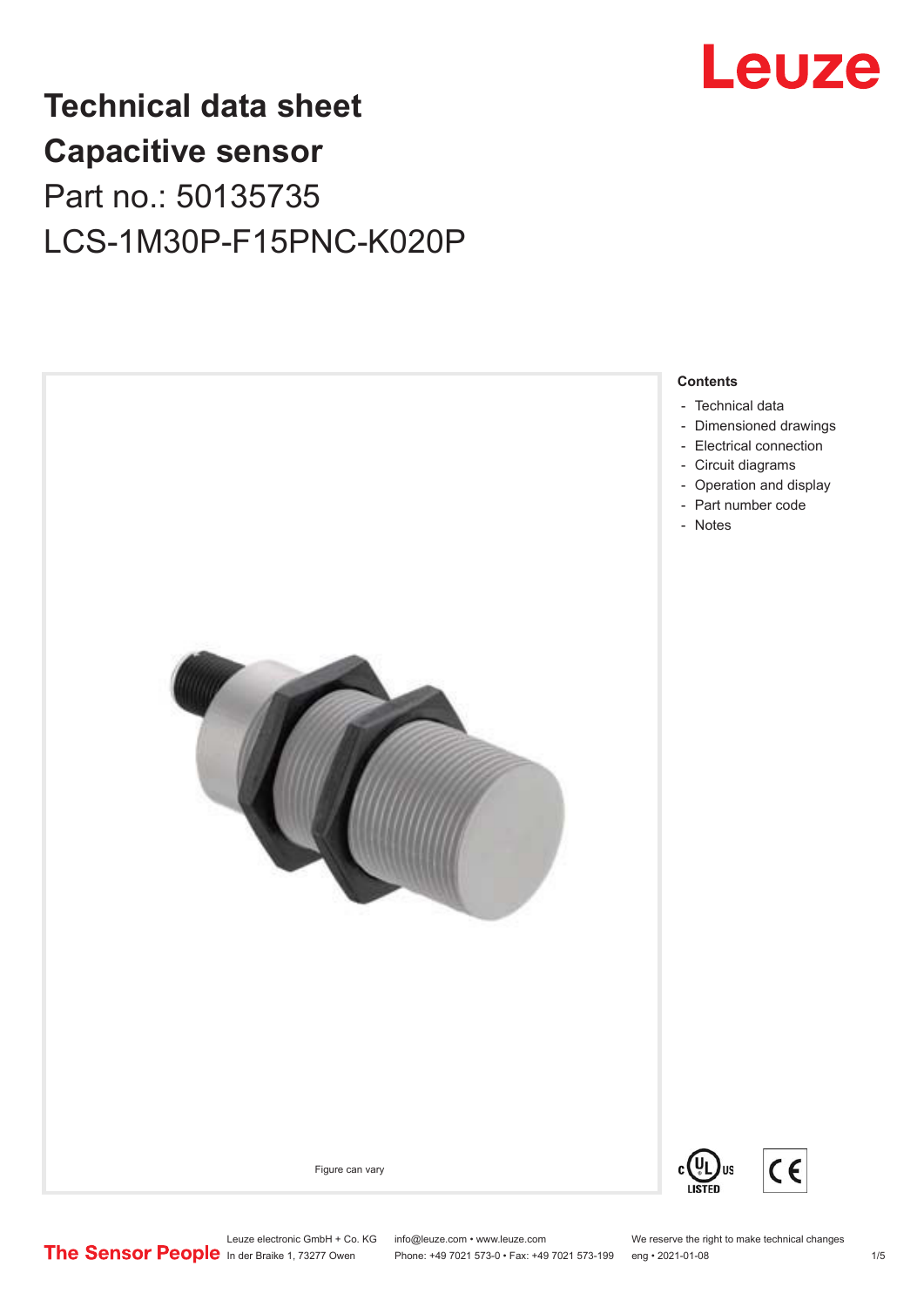### <span id="page-1-0"></span>**Technical data**

# Leuze

#### **Basic data**

| Pasic uata                                                |                              |
|-----------------------------------------------------------|------------------------------|
| Series                                                    | $LCS-1$                      |
| Switching distance S <sub>n</sub>                         | 2  15 mm                     |
| Assured switching distance                                | 15 mm                        |
|                                                           |                              |
| <b>Characteristic parameters</b>                          |                              |
| <b>MTTF</b>                                               | 343 years                    |
| <b>Electrical data</b>                                    |                              |
| <b>Protective circuit</b>                                 | Polarity reversal protection |
|                                                           | Short circuit protected      |
|                                                           |                              |
| Performance data                                          |                              |
| Supply voltage U <sub>R</sub>                             | 10  30 V, DC                 |
| <b>Residual ripple</b>                                    | 0  10 %, From U <sub>B</sub> |
| <b>Open-circuit current</b>                               | 15 mA                        |
| Temperature drift, max. (in % of S,)                      | 20 %                         |
| Repeatability, max. (in % of S.)                          | 2%                           |
| <b>Rated operating current</b>                            | 100 mA                       |
|                                                           |                              |
| Outputs<br>Number of digital switching outputs 1 Piece(s) |                              |
|                                                           |                              |
| <b>Switching outputs</b>                                  |                              |
| <b>Type</b>                                               | Digital switching output     |
| <b>Voltage type</b>                                       | DC                           |
|                                                           |                              |
| <b>Switching output 1</b>                                 |                              |
| <b>Assignment</b>                                         | Connection 1, conductor 2    |
| <b>Switching element</b>                                  | Transistor, PNP              |
| <b>Switching principle</b>                                | NC (normally closed)         |
| <b>Timing</b>                                             |                              |
| <b>Switching frequency</b>                                | 100 Hz                       |
|                                                           |                              |
| <b>Connection</b>                                         |                              |
| <b>Number of connections</b>                              | 1 Piece(s)                   |
|                                                           |                              |
| <b>Connection 1</b>                                       |                              |
| <b>Function</b>                                           | Signal OUT                   |
|                                                           | Voltage supply               |
| <b>Type of connection</b>                                 | Cable                        |
| Cable length                                              | 2,000 mm                     |
| <b>Sheathing material</b>                                 | <b>PUR</b>                   |
| <b>Number of conductors</b>                               | 3-wire                       |
| Wire cross section                                        | $0.34$ mm <sup>2</sup>       |
| <b>Mechanical data</b>                                    |                              |
|                                                           |                              |
| Design                                                    | Cylindrical                  |
| <b>Thread size</b>                                        | M30 x 1.5 mm                 |
| Dimension (Ø x L)                                         | 30 mm x 66.5 mm              |
| <b>Type of installation</b>                               | Embedded<br>Plastic          |
| <b>Housing material</b><br><b>Plastic housing</b>         | Polybutylene (PBT)           |
| Sensing face material                                     | Plastic, Polybutylene (PBT)  |
| <b>Cover material</b>                                     | Plastic, Polybutylene (PBT)  |
| Net weight                                                | 100 <sub>g</sub>             |
|                                                           |                              |

| <b>Operation and display</b>        |                                    |
|-------------------------------------|------------------------------------|
| Type of display                     | LED                                |
| <b>Number of LEDs</b>               | 2 Piece(s)                         |
| <b>Operational controls</b>         | Multiturn potentiometer (20 turns) |
| Function of the operational control | Sensitivity adjustment             |
| Switching distance, adjustable      | Yes                                |
| <b>Environmental data</b>           |                                    |
| Ambient temperature, operation      | $-2585 °C$                         |
|                                     |                                    |
| <b>Certifications</b>               |                                    |
| Degree of protection                | IP 67                              |
| <b>Protection class</b>             | III                                |
| <b>Certifications</b>               | c UL US                            |
| <b>Standards applied</b>            | IEC 60947-5-2                      |
| <b>Correction factors</b>           |                                    |
| Acetone                             | 0.75                               |
| <b>Acrylic resin</b>                | 0.10.25                            |
| Alcohol                             | 0.85                               |
| Ammonia                             | 0.70.85                            |
| Aniline                             | 0.4                                |
| Gasoline                            | 0.1                                |
| Celluloid                           | 0.15                               |
| <b>Liquid chlorine</b>              | 0.1                                |
| <b>Ebonite</b>                      | 0.15                               |
| <b>Epoxy resin</b>                  | 0.150.35                           |
| Crude oil                           | 0.05                               |
| <b>Ethanol</b>                      | 0.85                               |
| Ethylene glycol                     | 0.93                               |
| Freon R22 and 502 (liquid)          | 0.35                               |
| Grain                               | 0.150.3                            |
| Glass                               | 0.20.55                            |
| Glycerin                            | 0.98                               |
| <b>Rubber</b>                       | 0.150.9                            |
| Wood, wet                           | 0.60.85                            |
| Wood, dry                           | 0.10.4                             |
| Carbon dioxide                      | 0                                  |
| Air                                 | 0                                  |
| <b>Marble</b>                       | 0.5                                |
| <b>Flour</b>                        | 0.05                               |
| <b>Melamine resin</b>               | 0.250.55                           |
| Milk powder                         | 0.2                                |
| Nylon                               | 0.20.3                             |
| Oil-containing paper                | 0.25                               |
| Paper                               | 0.1                                |
| Polyamide                           | 0.3                                |
| Polyester resin                     | 0.150.5                            |
| Pressboard                          | 0.10.3                             |
| <b>PTFE</b>                         | 0.1                                |
| <b>Quartz glass</b>                 | 0.2                                |
| Salt                                | 0.35                               |
| Sand                                | 0.150.3                            |
| Water                               | 1                                  |
| <b>Cement dust</b>                  | 0.25                               |
| Sugar                               | 0.15                               |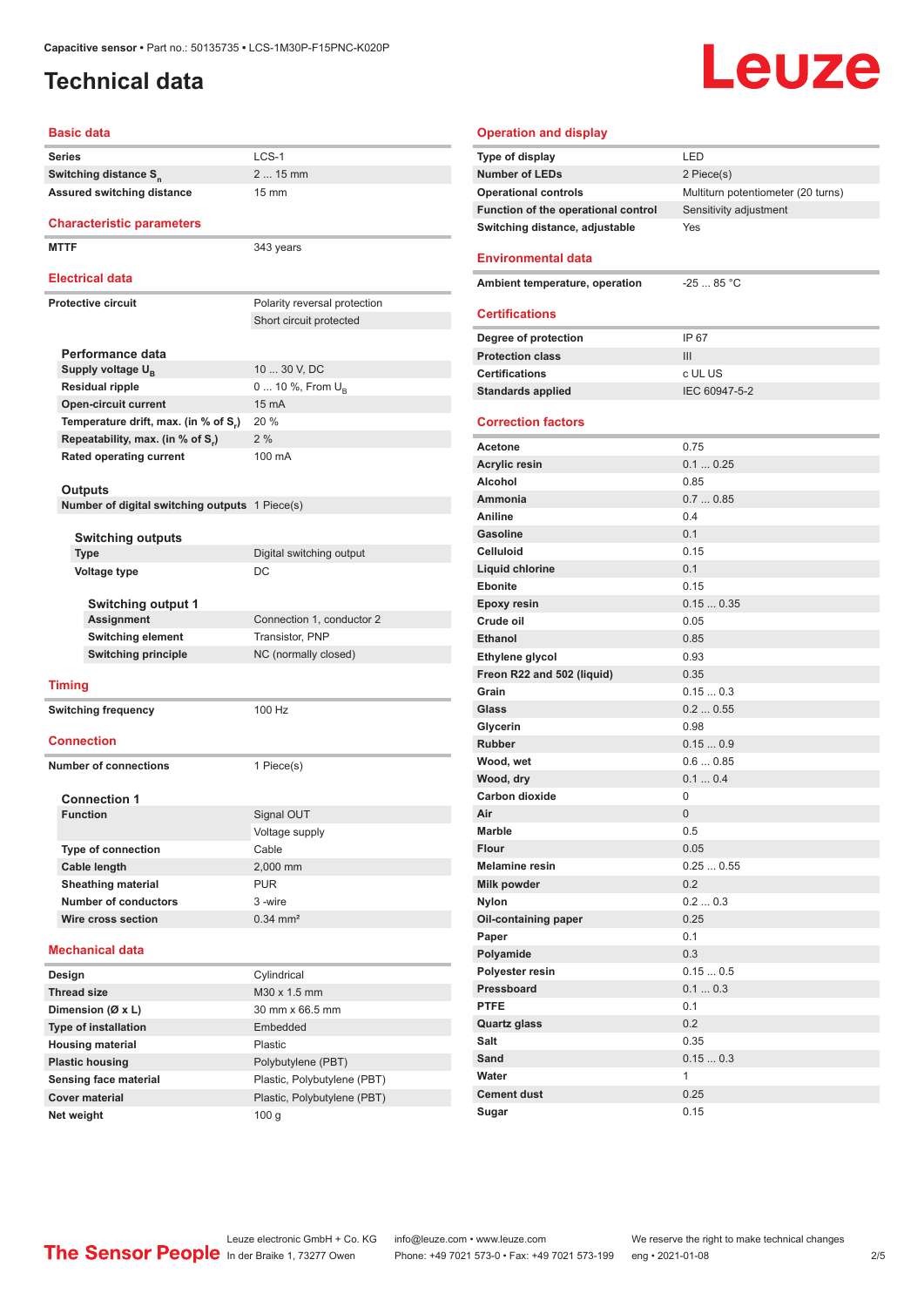### <span id="page-2-0"></span>**Technical data**

| <b>Customs tariff number</b> | 85365019 |
|------------------------------|----------|
| eCl@ss 5.1.4                 | 27270102 |
| eCl@ss 8.0                   | 27270102 |
| eCl@ss 9.0                   | 27270102 |
| eCl@ss 10.0                  | 27270102 |
| eCl@ss 11.0                  | 27270102 |
| <b>ETIM 5.0</b>              | EC002715 |
| <b>ETIM 6.0</b>              | EC002715 |
| <b>ETIM 7.0</b>              | EC002715 |

### **Dimensioned drawings**

All dimensions in millimeters





- 1 Active surface
- 2 Housing
- 3 Cover
- 4 Potentiometer
- 5 Green LED, operating voltage display
- 6 Yellow LED, function indicator

### **Electrical connection**

#### **Connection 1**

| <b>Function</b>             | Signal OUT            |
|-----------------------------|-----------------------|
|                             | Voltage supply        |
| Type of connection          | Cable                 |
| Cable length                | 2,000 mm              |
| <b>Sheathing material</b>   | <b>PUR</b>            |
| <b>Number of conductors</b> | 3-wire                |
| Wire cross section          | $0.34 \, \text{mm}^2$ |

#### **Conductor color Conductor assignment Brown** 10 - 30 V DC **Black** OUT **Blue** GND

Leuze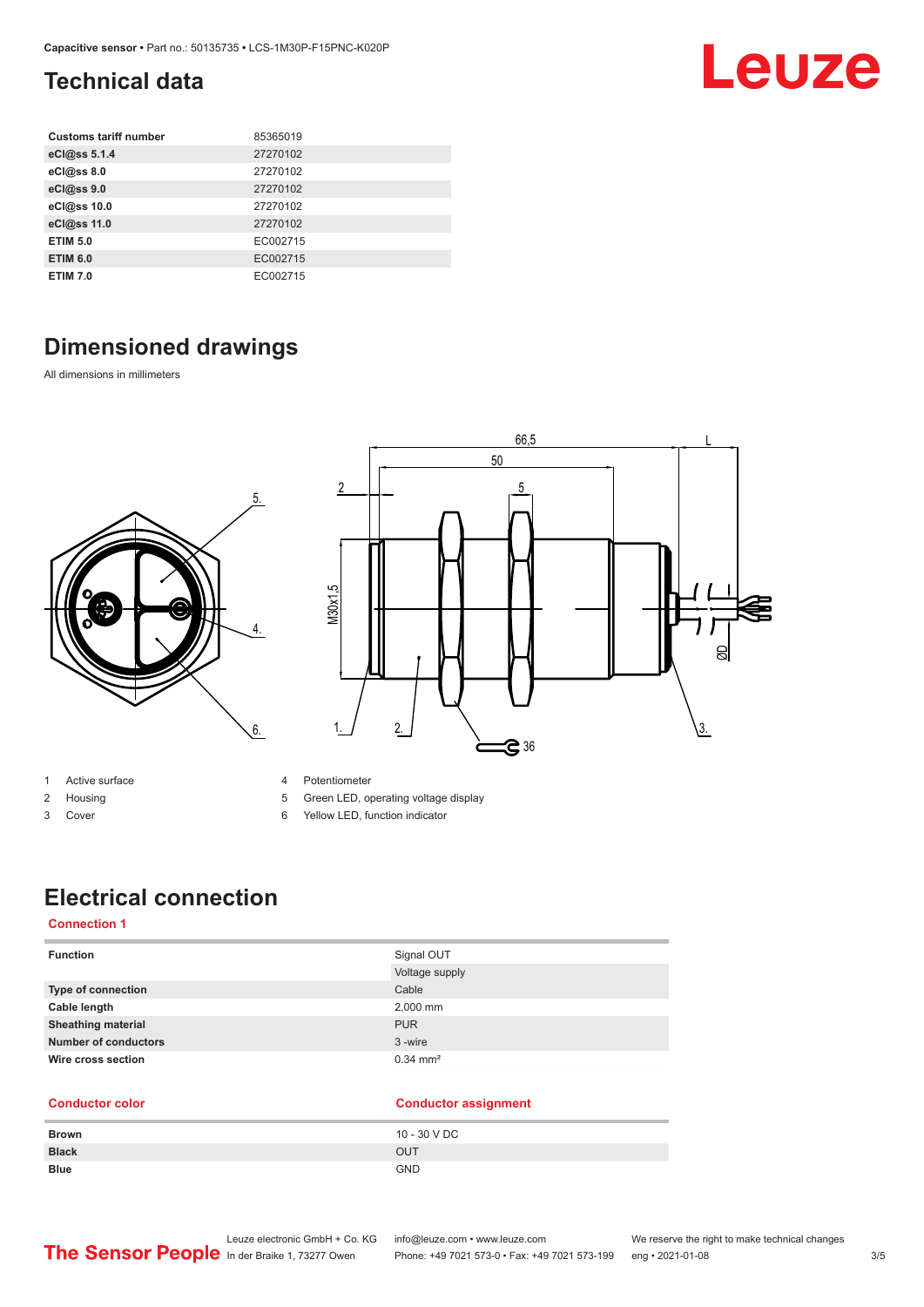### <span id="page-3-0"></span>**Circuit diagrams**





### **Operation and display**

| <b>LED</b>     | <b>Display</b>           | <b>Meaning</b>                   |
|----------------|--------------------------|----------------------------------|
|                | Green, continuous light  | Ready                            |
| $\overline{2}$ | Yellow, continuous light | Switching output/switching state |

### **Part number code**

Part designation: **LCS-ABBBC-DDDEFF-GHHHIJJJ KK**

| <b>LCS</b>   | <b>Operating principle</b><br>LCS: capacitive sensor                                                                                                                                                                                                                                                                                                                                                                                                                                                                                                                                                                                                                                                                                                                                                                       |
|--------------|----------------------------------------------------------------------------------------------------------------------------------------------------------------------------------------------------------------------------------------------------------------------------------------------------------------------------------------------------------------------------------------------------------------------------------------------------------------------------------------------------------------------------------------------------------------------------------------------------------------------------------------------------------------------------------------------------------------------------------------------------------------------------------------------------------------------------|
| A            | <b>Series</b><br>1: series 1 "Extended"<br>2: series 2 "Advanced"                                                                                                                                                                                                                                                                                                                                                                                                                                                                                                                                                                                                                                                                                                                                                          |
| <b>BBB</b>   | Design<br>M12: series with M12 x 1 external thread<br>M18: series with M18 x 1 external thread<br>M30: series with M30 x 1.5 external thread<br>Q40: series in cubic design, length 40 mm<br>Q54: series in cubic design, length 54 mm                                                                                                                                                                                                                                                                                                                                                                                                                                                                                                                                                                                     |
| $\mathbf{C}$ | <b>Housing material</b><br>B: brass<br>M: metal<br>P: plastic/PBT<br>T: PTFE                                                                                                                                                                                                                                                                                                                                                                                                                                                                                                                                                                                                                                                                                                                                               |
| <b>DDD</b>   | Measurement range / type of installation<br>F03: typ. range limit 3.0 mm / embedded installation<br>F04: typ. range limit 4.0 mm / embedded installation<br>F05: typ. range limit 5.0 mm / embedded installation<br>F06: typ. range limit 6.0 mm / embedded installation<br>F08: typ. range limit 8.0 mm / embedded installation<br>F10: typ. range limit 10.0 mm / embedded installation<br>F15: typ. range limit 15.0 mm / embedded installation<br>F20: typ. range limit 20.0 mm / embedded installation<br>N06: typ. range limit 6.0 mm / non-embedded installation<br>N08: typ. range limit 8.0 mm / non-embedded installation<br>N15: typ. range limit 15.0 mm / non-embedded installation<br>N25: typ. range limit 25.0 mm / non-embedded installation<br>N30: typ. range limit 30.0 mm / non-embedded installation |
| Е            | <b>Output function</b><br>B: NC and NO contact<br>N: NPN<br>P: PNP                                                                                                                                                                                                                                                                                                                                                                                                                                                                                                                                                                                                                                                                                                                                                         |
| FF           | Switching<br>NC: normally closed contact<br>NO: normally open contact<br>NP: programmable                                                                                                                                                                                                                                                                                                                                                                                                                                                                                                                                                                                                                                                                                                                                  |
| G            | <b>Connection cable</b><br>$K:$ cable<br>n/a: no cable                                                                                                                                                                                                                                                                                                                                                                                                                                                                                                                                                                                                                                                                                                                                                                     |
| <b>HHH</b>   | Cable length<br>020: length 2,000 mm<br>003: length 300 mm<br>n/a: no cable                                                                                                                                                                                                                                                                                                                                                                                                                                                                                                                                                                                                                                                                                                                                                |